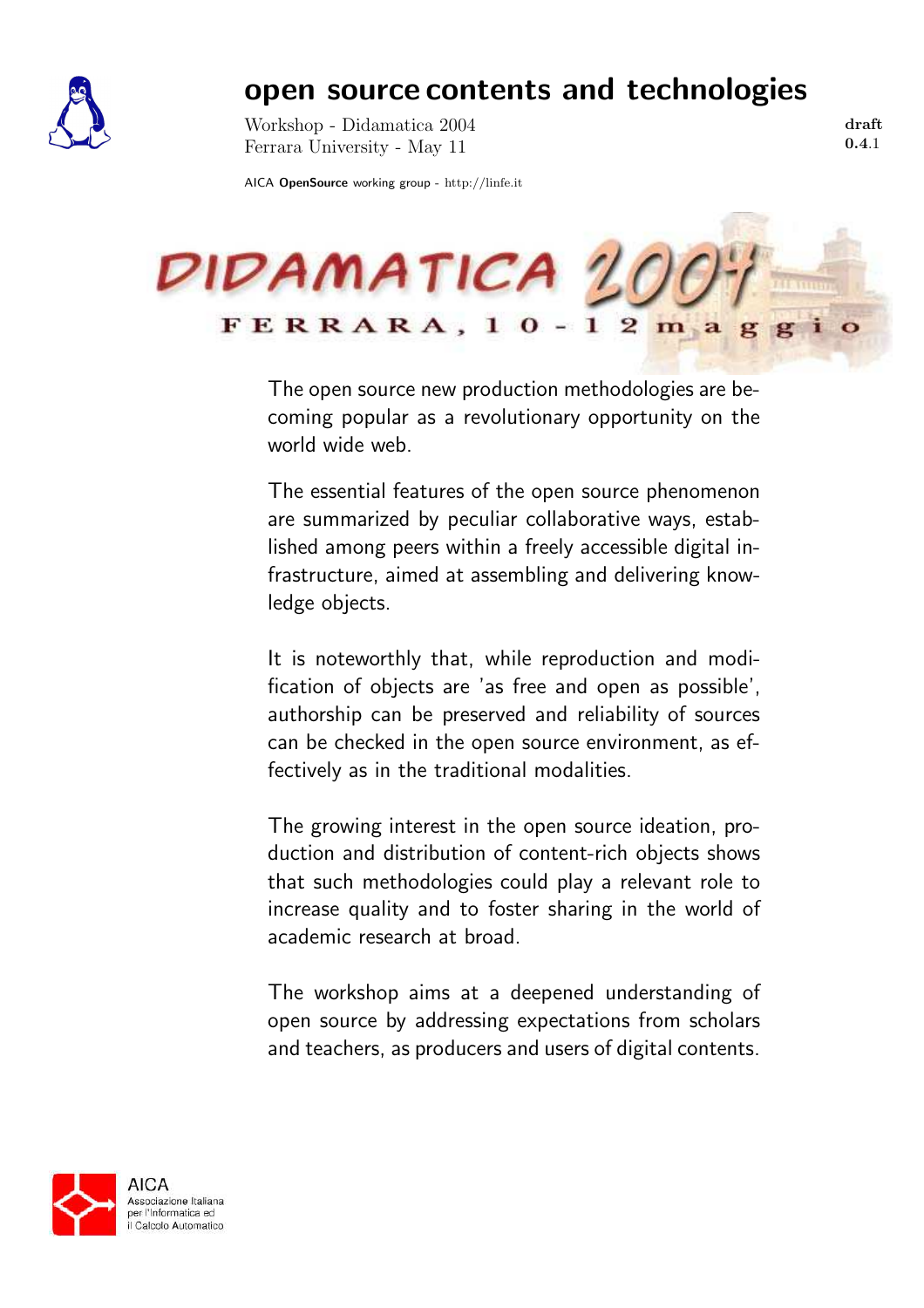



Preliminary Programme

## Open source contents

9:00 - 11:15

 $\circ$  Towards an extensive understanding of open source

Paolo Pumilia AICA OpenSource working group

 $\circ$  Copyright and open contents

Marco Ciurcina Creative Commons Europe

 $\circ$  Open contents in education - from shared authoring to shared use

Teemu Leinonen - Media Lab, Learning Environments research group - University of Art and Design - Helsinki

 $\bigcirc$  Open Source Content: The School Network's Perspective

Riina Vuorikari Research Analyst - European Schoolnet

 $\circ$  Open Source: the Goals, the Tools, and the Culture

Paul G. Mezey

Secretary General, CODATA (ICSU/UNESCO) / International Council for Science - Committee for Data in Science and Technology CODATA

## Open source technologies

14:30 - 16:15

 $\circ$  Open technologies for e-Learning

F. Kaderali FernUniversität FG Kommunikationssysteme - Hagen

 $\circ$  Open contents for democratic open societies

Bill Yotive

Global School Networks Alliance

Project Manager Global Teaching and Learning Project - United Nations Headquarters, New York

 $\bigcirc$  ICTs in Education - UNESCO Vision and Activities

Tarek G. Shawki

CI Regional Advisor for Arab States UNESCO Cairo Office

 $\circ$  Open Source goes education - do the educators and trainers follow?

Juergen van Capelle

ESTA Training Institute - collaboration and transnational educational and vocational training projects.

 $\blacktriangleright$  Translation service available

 $\blacktriangleright$  The Workshop will be held at the Didamatica congress.

- $\leftrightarrow$  Please fill in the on line form at: http://www.expoe-learning.net/expo2004/didamatica.htm to attend the congress. The partecipation fee  $(70 \in \mathcal{E})$  can be payed on site.
- $\rightarrow$  Please fill in your pre-registration form at : http://linfe.it/events/